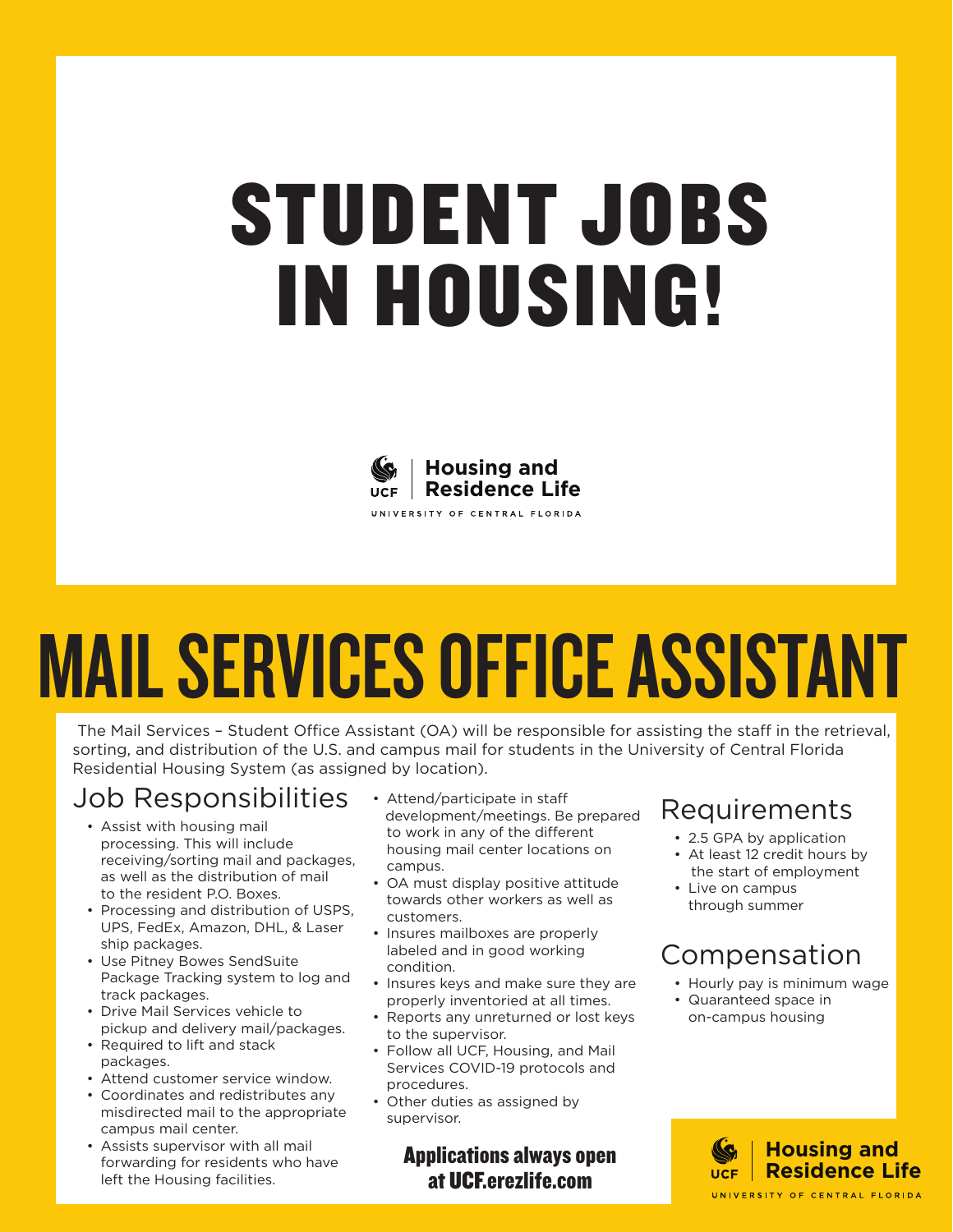## RESIDENT ASSISTANT

The RA position is a live-in position, where you are responsible for facilitating a positive community among residents,promoting a safe and comfortable living environment, and serving as a departmental and university representative and role model, all while living in a department assigned unit within a UCF residential community. This application will be used to make hiring decisions for limited Spring 2023 vacancies and for our annual May 2023 - May 2024 openings.

#### Job Responsibilities

- Residential Curriculum
- Community Development
- Administrative tasks
- Weekday and Weekend office shifts
- Professionalism and Role modeling
- Move-In and Move-out

#### Applications open July 1st, 2022 Applications close October 1st,2022 at 11:59pm UCF.erezlife.com

#### Requirements

- Full time student
- Applicants must have completed 24 credit hours by the employment start date. 12 of these credits must be from UCF or Valencia.
- Maintain a 2.50 GPA



## OFFICE ASSISTANT

An OA is a student employee for the Department of Housing and Residence Life who works at the front desk in each of the community offices. An OA is responsible for greeting and assisting students, parents, and guests with their concerns and assisting with the day-to-day operations of the community office. The daily work of an OA includes, but is not limited to: answering student questions, scheduling appointments, speaking with students and parents on the phone, handling lockouts,submitting work orders, and any other duties assigned by the Coordinator, Graduate Coordinator, Full-Time Office Assistant, or Office Manager.

### Requirements

- Student status
- Maintain a 2.50 GPA
- Maintain a clear student conduct record through out the duration of their employment to remain in the position.

#### Job Responsibilities

- Administrative Tasks
- Costumer service Responsibilities
- Office shifts ranging between 5-20 hours a week.

#### Compensation

- Minimum wage
- Paid bi-weekly

#### Applications are always open at UCF.erezlife.com